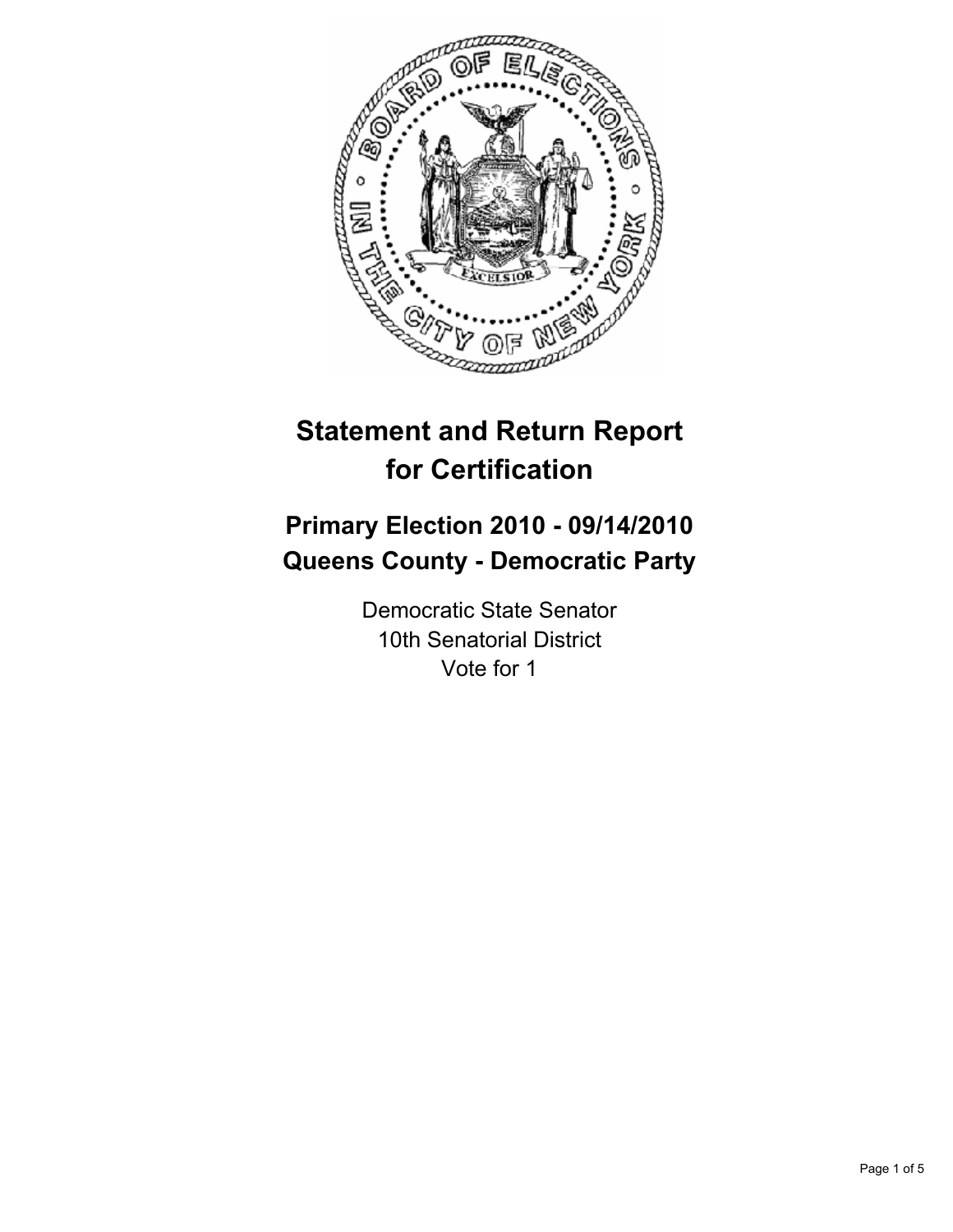

## **Assembly District 23**

| <b>Total Votes</b>    | 669 |
|-----------------------|-----|
| <b>LYNN NUNES</b>     | 297 |
| SHIRLEY L HUNTLEY     | 372 |
| AFFIDAVIT             |     |
| ABSENTEE/MILITARY     | 21  |
| <b>EMERGENCY</b>      | 0   |
| <b>PUBLIC COUNTER</b> | 680 |

#### **Assembly District 25**

| 262 |
|-----|
|     |
| 192 |
| 6   |
| 34  |
| 0   |
| 443 |
|     |

#### **Assembly District 27**

| PUBLIC COUNTER                 | 711 |
|--------------------------------|-----|
| <b>EMERGENCY</b>               | 0   |
| ABSENTEE/MILITARY              | 45  |
| AFFIDAVIT                      | 3   |
| SHIRLEY L HUNTLEY              | 324 |
| <b>LYNN NUNES</b>              | 377 |
| <b>ISAAC SASSON (WRITE-IN)</b> | 5   |
| JOE FOX (WRITE-IN)             |     |
| JOHN MERCER (WRITE-IN)         |     |
| <b>Total Votes</b>             | 708 |

#### **Assembly District 28**

| <b>PUBLIC COUNTER</b>          | 1,519 |
|--------------------------------|-------|
| <b>EMERGENCY</b>               | 0     |
| ABSENTEE/MILITARY              | 140   |
| <b>AFFIDAVIT</b>               | 10    |
| SHIRLEY L HUNTLEY              | 523   |
| <b>LYNN NUNES</b>              | 1,013 |
| ALFRED E. NEWMAN (WRITE-IN)    |       |
| H. BANCO (WRITE-IN)            |       |
| <b>ISAAC SASSON (WRITE-IN)</b> | 3     |
| <b>ISSAC SASSON (WRITE-IN)</b> | 2     |
| JOANNE KING (WRITE-IN)         |       |
| <b>Total Votes</b>             | 1,544 |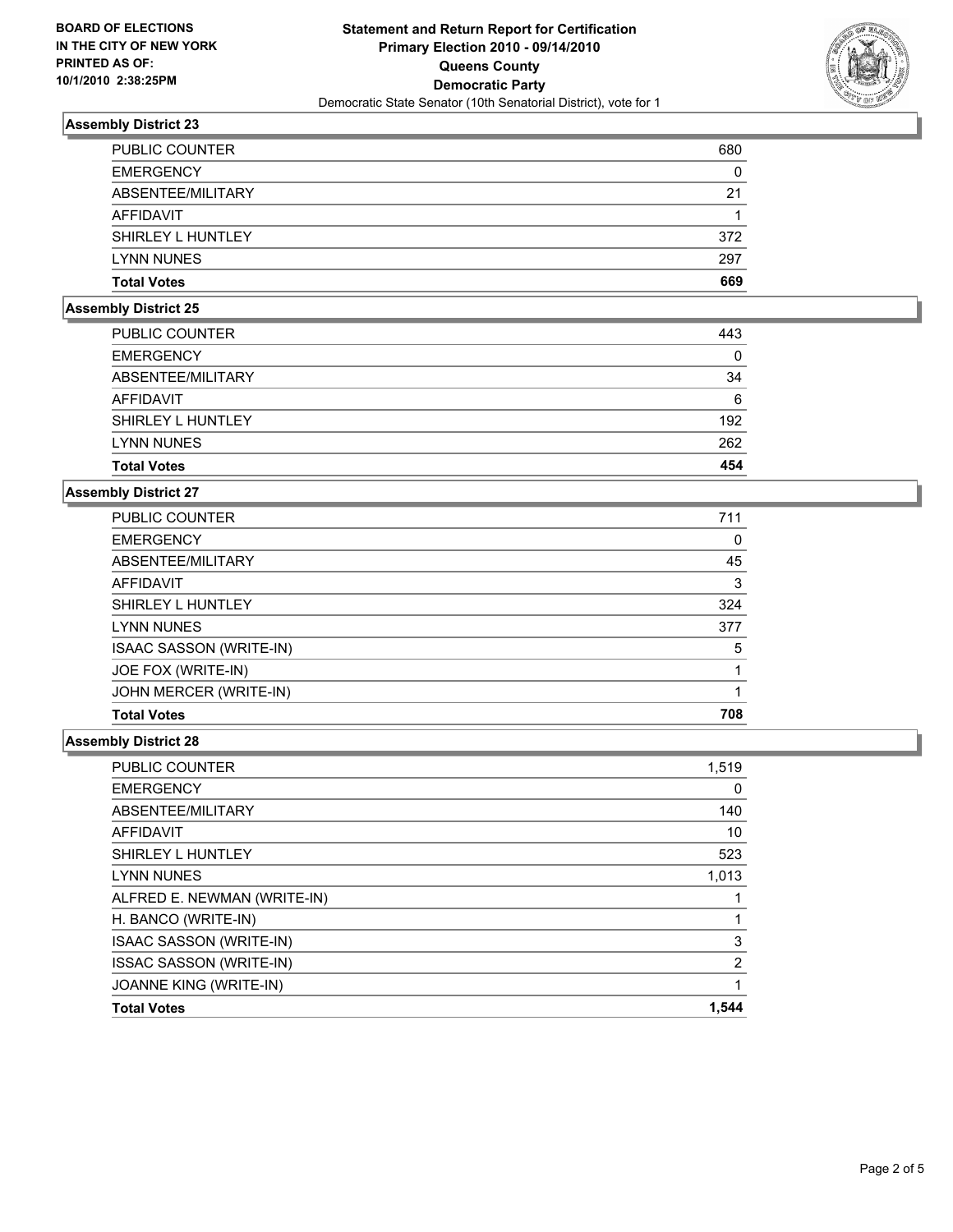

## **Assembly District 29**

| <b>Total Votes</b>         | 3.277 |
|----------------------------|-------|
| JOSEPH MARTHONE (WRITE-IN) | 5     |
| <b>LYNN NUNES</b>          | 353   |
| SHIRLEY L HUNTLEY          | 2.919 |
| AFFIDAVIT                  | 26    |
| ABSENTEE/MILITARY          | 97    |
| <b>EMERGENCY</b>           | 75    |
| <b>PUBLIC COUNTER</b>      | 3,142 |

## **Assembly District 31**

| <b>Total Votes</b>         | 2,286          |
|----------------------------|----------------|
| MIKE MILLER (WRITE-IN)     | $\overline{2}$ |
| JOSEPH MARTHONE (WRITE-IN) |                |
| JESUS (WRITE-IN)           |                |
| GILBETO CAROSA (WRITE-IN)  |                |
| <b>LYNN NUNES</b>          | 454            |
| SHIRLEY L HUNTLEY          | 1,827          |
| <b>AFFIDAVIT</b>           | 13             |
| ABSENTEE/MILITARY          | 44             |
| <b>EMERGENCY</b>           | 9              |
| PUBLIC COUNTER             | 2,272          |

## **Assembly District 32**

| <b>PUBLIC COUNTER</b>      | 6,233 |
|----------------------------|-------|
| <b>EMERGENCY</b>           | 12    |
| ABSENTEE/MILITARY          | 118   |
| <b>AFFIDAVIT</b>           | 63    |
| SHIRLEY L HUNTLEY          | 5,127 |
| <b>LYNN NUNES</b>          | 1,158 |
| BABB (WRITE-IN)            |       |
| JOSEPH MARTHONE (WRITE-IN) | 2     |
| JOSEPH MARTONE (WRITE-IN)  |       |
| <b>Total Votes</b>         | 6.289 |

#### **Assembly District 33**

| <b>Total Votes</b>    | 99  |
|-----------------------|-----|
| <b>LYNN NUNES</b>     | 18  |
| SHIRLEY L HUNTLEY     | 81  |
| AFFIDAVIT             | 2   |
| ABSENTEE/MILITARY     |     |
| <b>EMERGENCY</b>      | 0   |
| <b>PUBLIC COUNTER</b> | 110 |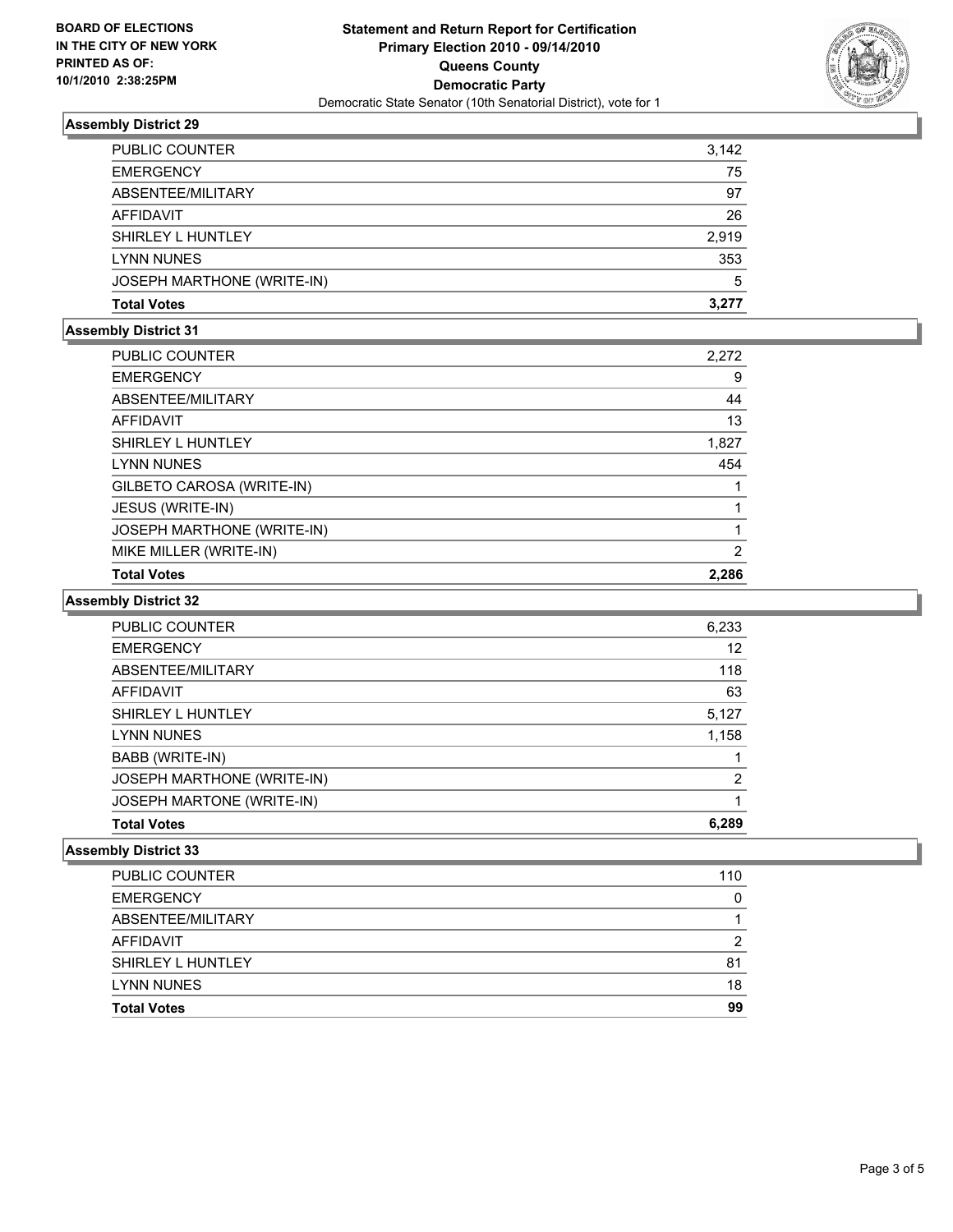

## **Assembly District 38**

| <b>Total Votes</b>    | 290 |
|-----------------------|-----|
| <b>LYNN NUNES</b>     | 142 |
| SHIRLEY L HUNTLEY     | 148 |
| AFFIDAVIT             | 2   |
| ABSENTEE/MILITARY     |     |
| <b>EMERGENCY</b>      | 0   |
| <b>PUBLIC COUNTER</b> | 358 |